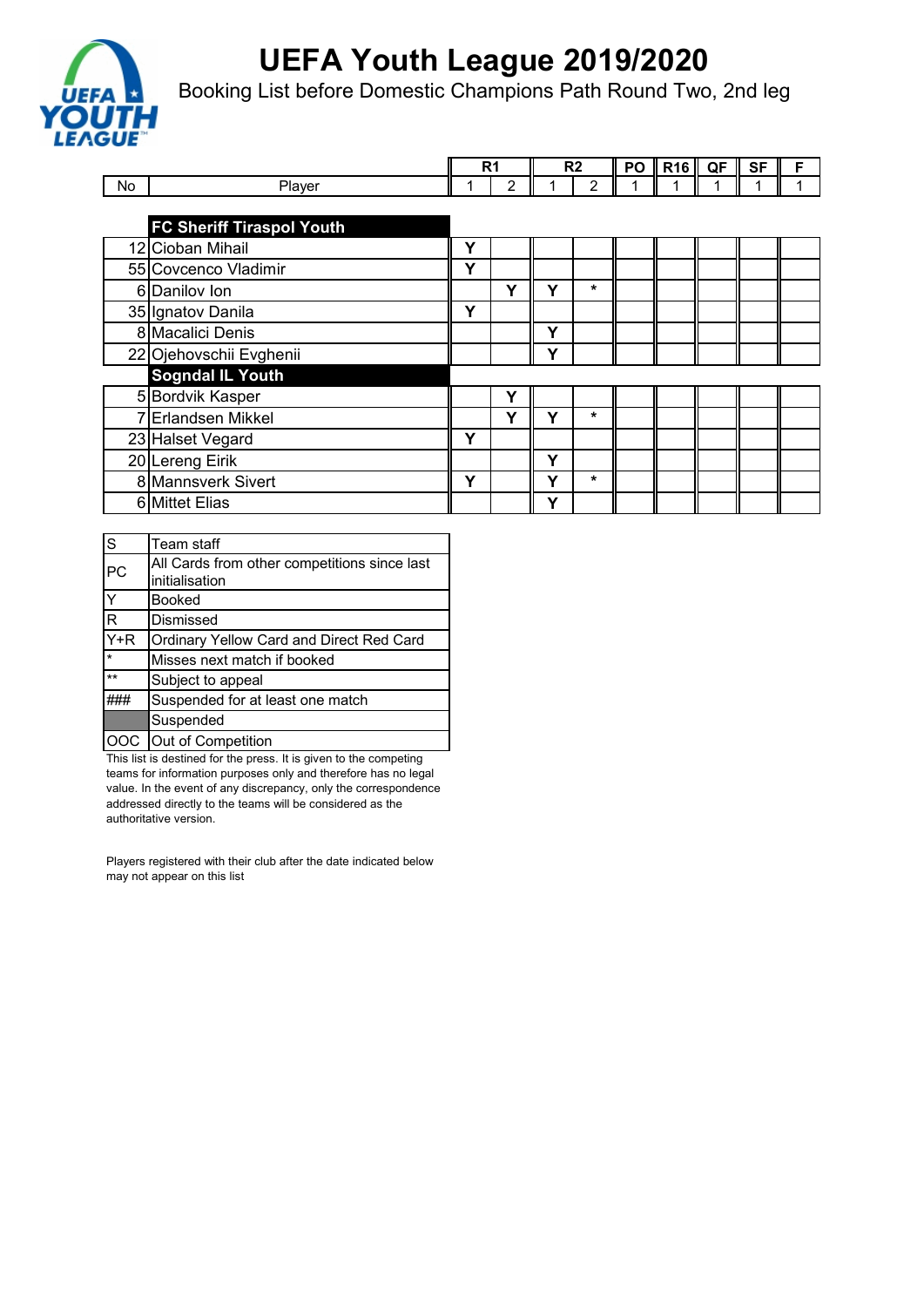

Booking List before Domestic Champions Path Round Two, 2nd leg

|    |                              | R <sub>1</sub> |   | R <sub>2</sub> |               | PO | <b>R16</b> | QF | <b>SF</b> |  |
|----|------------------------------|----------------|---|----------------|---------------|----|------------|----|-----------|--|
| No | Player                       |                | 2 |                | $\mathcal{P}$ |    |            |    |           |  |
|    |                              |                |   |                |               |    |            |    |           |  |
|    | <b>Real Zaragoza Youth</b>   |                |   |                |               |    |            |    |           |  |
|    | Castillo Jiménez Iván        | Υ              |   |                |               |    |            |    |           |  |
|    | Hernández Tarroc Javier      |                |   | Υ              |               |    |            |    |           |  |
|    | Puche García Miguel          |                | Υ |                |               |    |            |    |           |  |
|    | Sancho González Jaime        |                | Υ |                |               |    |            |    |           |  |
|    | <b>APOEL FC Youth</b>        |                |   |                |               |    |            |    |           |  |
|    | 11 Gavriel Stavros           |                | Υ |                |               |    |            |    |           |  |
|    | 17 Hadjipanayiotou Miltiadis |                | Υ |                |               |    |            |    |           |  |
|    | 9 Hadjiyiannis Ioannis       |                | Υ |                |               |    |            |    |           |  |
|    | 23 Kalogirou Loukas          |                | Y |                |               |    |            |    |           |  |
|    | 19 Orfanidis Paraskevas      |                | Υ |                |               |    |            |    |           |  |
|    | S Samios Evangelos           |                | Υ |                |               |    |            |    |           |  |
|    | 8 Satsias Giannis            |                | Υ |                |               |    |            |    |           |  |

| $\overline{\mathsf{s}}$ | Team staff                                      |
|-------------------------|-------------------------------------------------|
| PC                      | All Cards from other competitions since last    |
|                         | initialisation                                  |
| Y                       | <b>Booked</b>                                   |
| $\overline{\mathsf{R}}$ | Dismissed                                       |
| $\overline{Y}$ +R       | <b>Ordinary Yellow Card and Direct Red Card</b> |
| $\star$                 | Misses next match if booked                     |
| $**$                    | Subject to appeal                               |
|                         | Suspended for at least one match                |
|                         | Suspended                                       |
| lOOC .                  | Out of Competition                              |

This list is destined for the press. It is given to the competing teams for information purposes only and therefore has no legal value. In the event of any discrepancy, only the correspondence addressed directly to the teams will be considered as the authoritative version.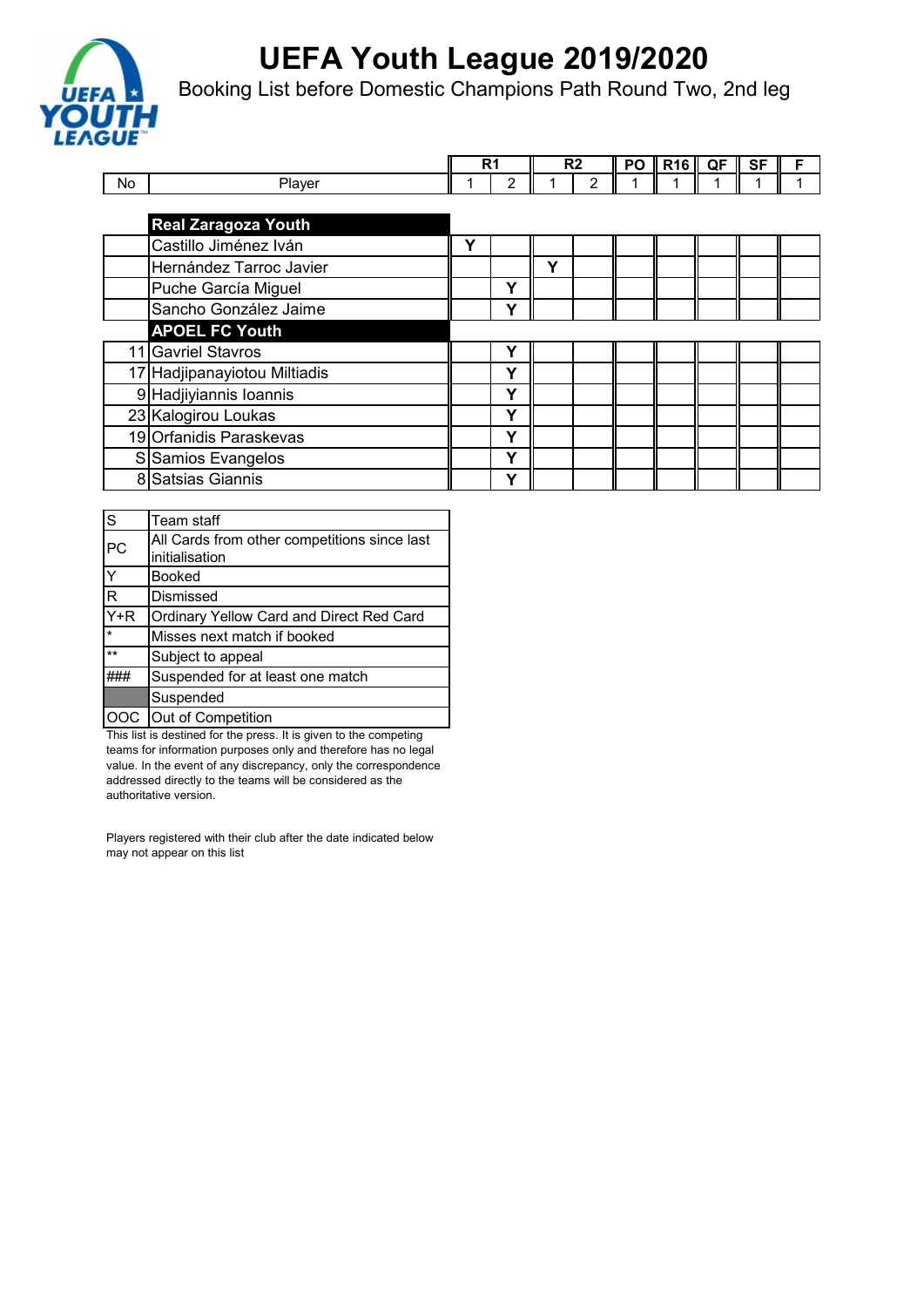

Booking List before Domestic Champions Path Round Two, 2nd leg

|           |                               |   | R <sub>1</sub> |   | R <sub>2</sub> | PO | <b>R16</b> | QF | SF | F |
|-----------|-------------------------------|---|----------------|---|----------------|----|------------|----|----|---|
|           |                               |   |                |   |                |    |            |    |    |   |
| <b>No</b> | Player                        |   | 2              |   | $\overline{2}$ |    |            |    |    |   |
|           |                               |   |                |   |                |    |            |    |    |   |
|           | <b>FC Midtjylland Youth</b>   |   |                |   |                |    |            |    |    |   |
|           | SAndersen Rene Søgaard Dahl   |   | Υ              |   |                |    |            |    |    |   |
|           | Hansen Mads Kristian          |   |                | Y |                |    |            |    |    |   |
|           | <b>Lind Victor Stange</b>     |   |                | Υ |                |    |            |    |    |   |
|           | Madsen Nicolas Martin Hautorp | Y |                |   |                |    |            |    |    |   |
|           | <b>Martis Antonis</b>         |   | Υ              |   |                |    |            |    |    |   |
|           | Nwadike Raphael Onyedika      |   | Υ              |   |                |    |            |    |    |   |
|           | Simsir Doguhan Aral           | Υ | Y              |   | *              |    |            |    |    |   |
|           | HŠK Zrinjski Youth            |   |                |   |                |    |            |    |    |   |
|           | Bašić Ivan                    |   |                | Υ |                |    |            |    |    |   |
|           | Bošković Blaž                 | Y |                |   |                |    |            |    |    |   |
|           | Čoko Gabrijel                 | Y |                |   |                |    |            |    |    |   |
|           | Radoš Josip                   | Υ |                | Y | $\star$        |    |            |    |    |   |
|           | Ramljak Mateo                 |   | Υ              |   |                |    |            |    |    |   |
|           | Stanić Kristijan              |   | Υ              |   |                |    |            |    |    |   |

| $\overline{\mathsf{s}}$ | Team staff                                      |
|-------------------------|-------------------------------------------------|
| PC                      | All Cards from other competitions since last    |
|                         | initialisation                                  |
| $\overline{\mathsf{Y}}$ | <b>Booked</b>                                   |
| $\overline{\mathsf{R}}$ | Dismissed                                       |
| $\overline{Y}$ +R       | <b>Ordinary Yellow Card and Direct Red Card</b> |
|                         | Misses next match if booked                     |
| $\star\star$            | Subject to appeal                               |
|                         | Suspended for at least one match                |
|                         | Suspended                                       |
| lOOC .                  | Out of Competition                              |

This list is destined for the press. It is given to the competing teams for information purposes only and therefore has no legal value. In the event of any discrepancy, only the correspondence addressed directly to the teams will be considered as the authoritative version.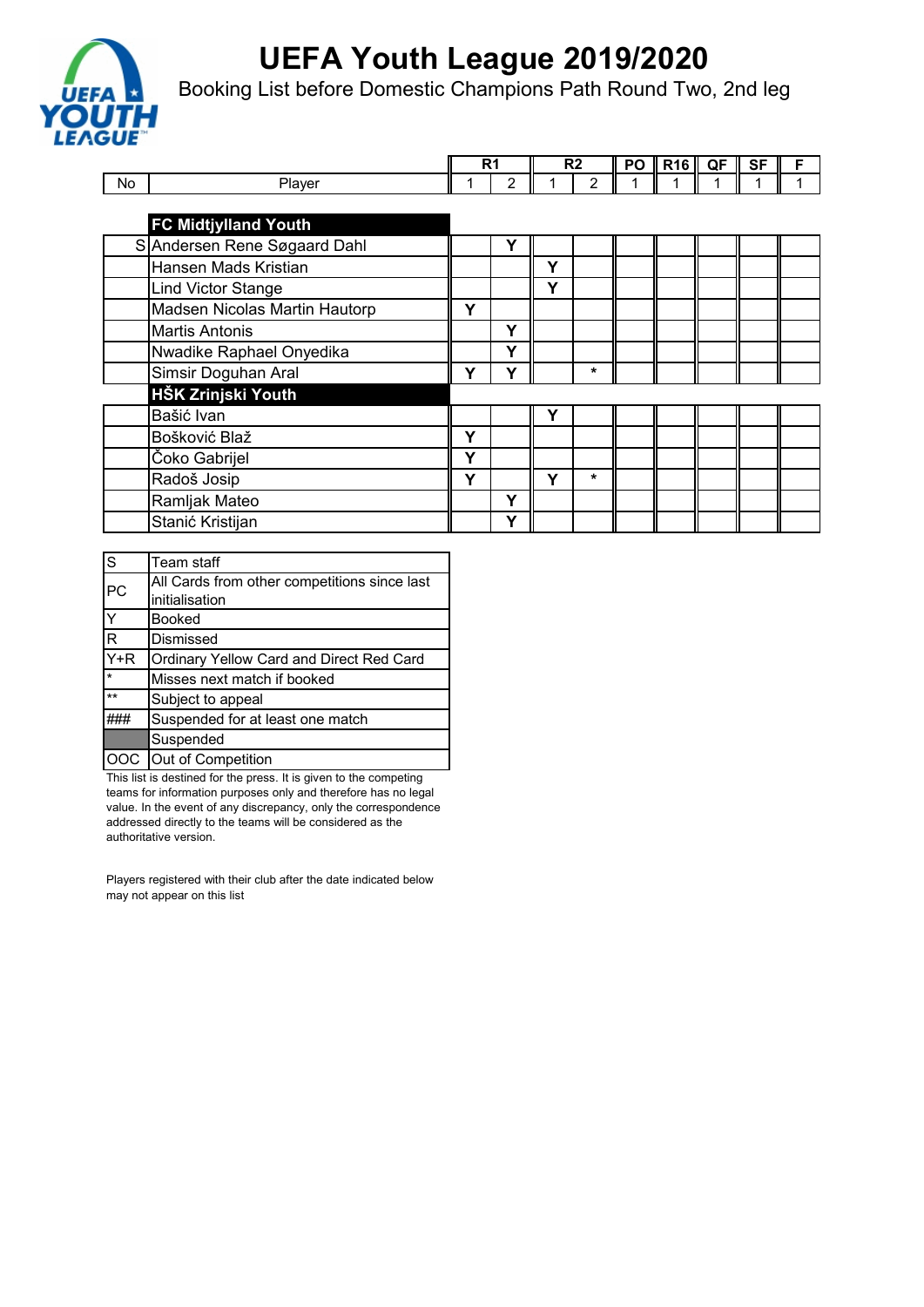

Booking List before Domestic Champions Path Round Two, 2nd leg

|    |                              |   | R1 |              | R <sub>2</sub> | <b>PO</b> | <b>R16</b> | QF | SF | F |
|----|------------------------------|---|----|--------------|----------------|-----------|------------|----|----|---|
| No | Player                       |   | 2  |              | 2              |           |            |    |    |   |
|    |                              |   |    |              |                |           |            |    |    |   |
|    | <b>ÍA Akranes Youth</b>      |   |    |              |                |           |            |    |    |   |
|    | Eiríksson Ólafur Karel       |   |    |              |                |           |            |    |    |   |
|    | Helgason Mikael Hrafn        |   |    | v            |                |           |            |    |    |   |
|    |                              |   |    |              |                |           |            |    |    |   |
|    |                              |   |    |              |                |           |            |    |    |   |
|    | <b>Derby County FC Youth</b> |   |    |              |                |           |            |    |    |   |
|    | 10 Brown Jordan Brian        | Υ |    |              | *              |           |            |    |    |   |
|    | 16 Ebosele Festy             |   |    | v            |                |           |            |    |    |   |
|    | 3 Foster-Theniger Bradley    |   |    | $\checkmark$ |                |           |            |    |    |   |
|    | 7 Minkley Callum Simon       |   | v  |              | $\star$        |           |            |    |    |   |
|    | 18 Sibley Louis Joseph       | v | v  |              | *              |           |            |    |    |   |

| s                       | Team staff                                   |
|-------------------------|----------------------------------------------|
| PC                      | All Cards from other competitions since last |
|                         | initialisation                               |
| $\overline{\mathsf{Y}}$ | <b>Booked</b>                                |
| $\overline{\mathsf{R}}$ | Dismissed                                    |
| $\overline{Y+R}$        | Ordinary Yellow Card and Direct Red Card     |
| $\star$                 | Misses next match if booked                  |
| $\star\star$            | Subject to appeal                            |
|                         | Suspended for at least one match             |
|                         | Suspended                                    |
|                         | OOC Out of Competition                       |

This list is destined for the press. It is given to the competing teams for information purposes only and therefore has no legal value. In the event of any discrepancy, only the correspondence addressed directly to the teams will be considered as the authoritative version.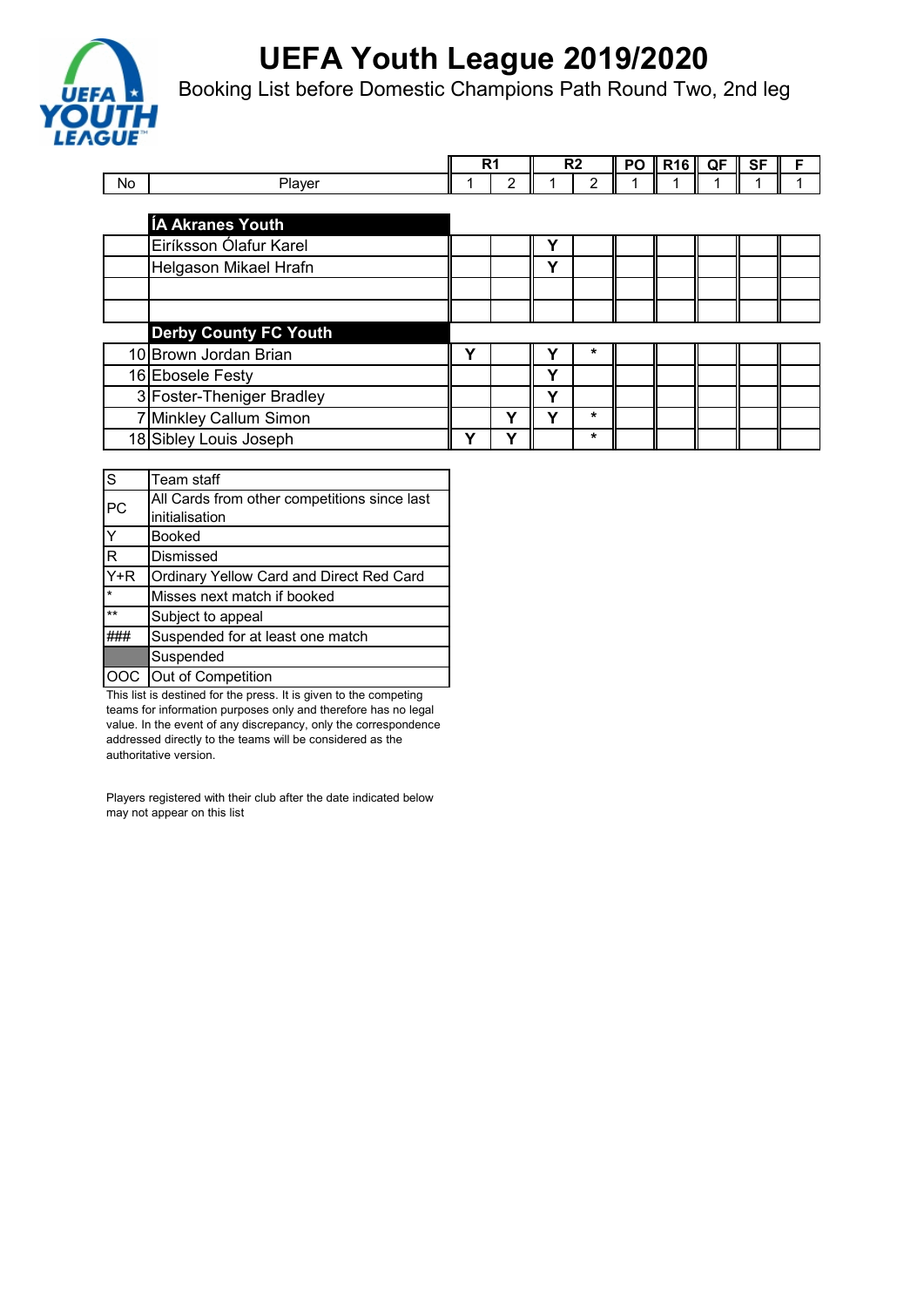

Booking List before Domestic Champions Path Round Two, 2nd leg

|    |                                |   | R <sub>1</sub> |   | R <sub>2</sub> | PO | <b>R16</b> | QF | <b>SF</b> | F |
|----|--------------------------------|---|----------------|---|----------------|----|------------|----|-----------|---|
| No | Player                         |   | $\overline{2}$ |   | 2              |    |            |    |           |   |
|    |                                |   |                |   |                |    |            |    |           |   |
|    | <b>FC Porto Youth</b>          |   |                |   |                |    |            |    |           |   |
|    | Esteves Tomás Do Lago Pontes   |   |                | Υ |                |    |            |    |           |   |
|    | Gamelas Pinho Sousa Afonso     |   |                | Y |                |    |            |    |           |   |
|    | Gomes Pedro Justiniano Almedia |   | Y              |   |                |    |            |    |           |   |
|    | Júlio Faustino Levi Samuel     | Υ |                |   |                |    |            |    |           |   |
|    | Mané Manuel Gomes Dias         |   |                | Y |                |    |            |    |           |   |
|    | <b>Mendy Formose</b>           | Y |                |   |                |    |            |    |           |   |
|    | Pereira Rafael Reis            |   | Y              |   |                |    |            |    |           |   |
|    | Veiga Danilo Filipe Melo       |   | Y              |   |                |    |            |    |           |   |
|    | <b>NK Domžale Youth</b>        |   |                |   |                |    |            |    |           |   |
|    | Čeh Mark                       |   |                | Υ |                |    |            |    |           |   |
|    | S Livojević Luka               | Y |                |   |                |    |            |    |           |   |
|    | Makovec Ivan                   |   | Y              |   |                |    |            |    |           |   |
|    | Markuš Benjamin                |   | Υ              | Y | $\star$        |    |            |    |           |   |
|    | Pantelić Tian                  | Y | Y              |   | $\star$        |    |            |    |           |   |
|    | Repas Žiga                     |   | Y              |   |                |    |            |    |           |   |
|    | Urbančič Jošt                  | Υ |                |   |                |    |            |    |           |   |
|    | Vrhovnik Miha                  |   | Y              |   |                |    |            |    |           |   |

| S            | Team staff                                   |
|--------------|----------------------------------------------|
| PC           | All Cards from other competitions since last |
|              | initialisation                               |
| Y            | <b>Booked</b>                                |
| R            | Dismissed                                    |
| $Y + R$      | Ordinary Yellow Card and Direct Red Card     |
| $\star$      | Misses next match if booked                  |
| $\star\star$ | Subject to appeal                            |
|              | Suspended for at least one match             |
|              | Suspended                                    |
|              | Out of Competition                           |

This list is destined for the press. It is given to the competing teams for information purposes only and therefore has no legal value. In the event of any discrepancy, only the correspondence addressed directly to the teams will be considered as the authoritative version.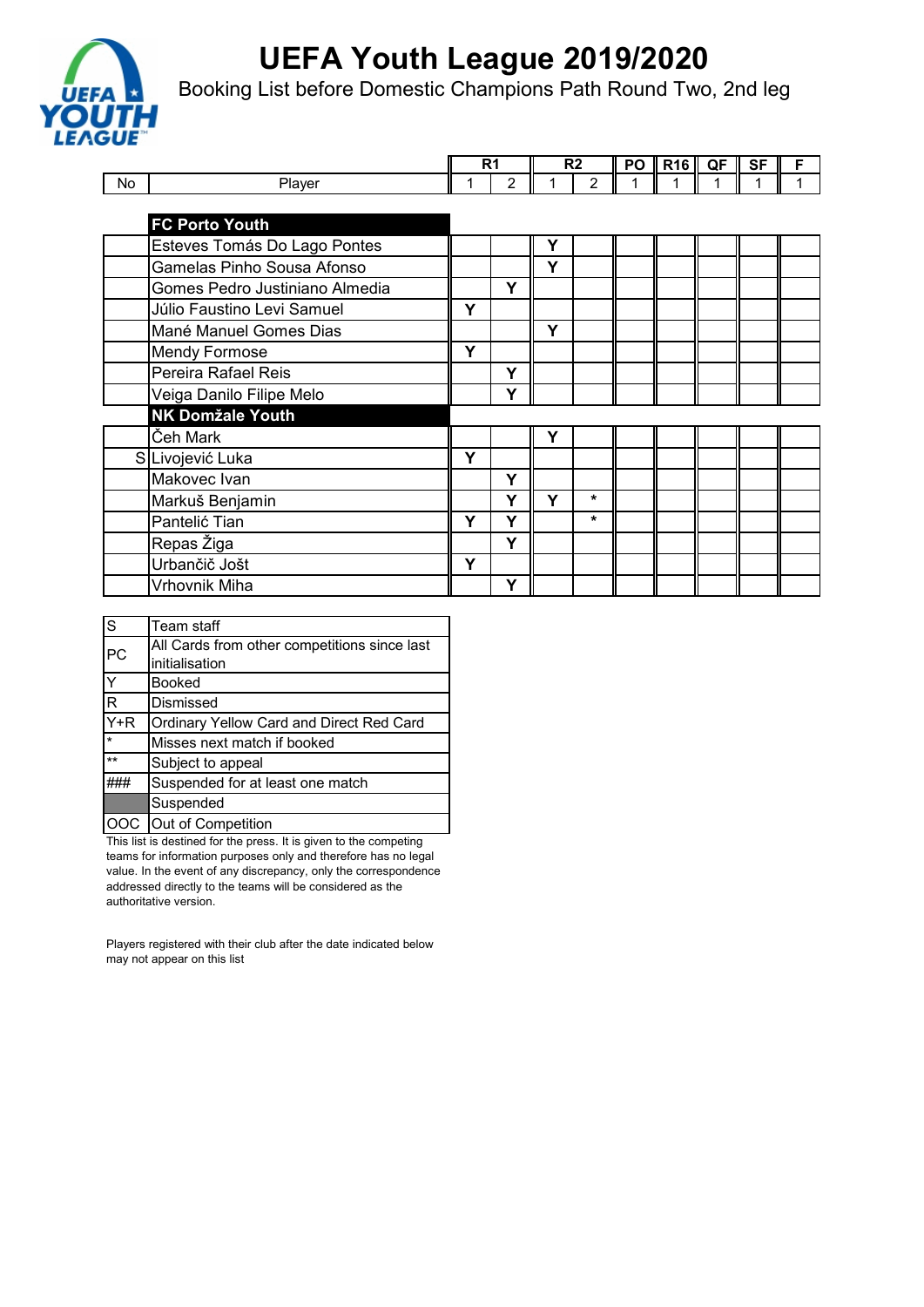

Booking List before Domestic Champions Path Round Two, 2nd leg

|           |                              |   | R1             |   | R <sub>2</sub> | PO | <b>R16</b> | QF | <b>SF</b> | F |
|-----------|------------------------------|---|----------------|---|----------------|----|------------|----|-----------|---|
| <b>No</b> | Player                       |   | $\overline{2}$ |   | $\mathfrak{p}$ |    |            |    |           |   |
|           |                              |   |                |   |                |    |            |    |           |   |
|           | <b>FC Dynamo Kyiv Youth</b>  |   |                |   |                |    |            |    |           |   |
|           | Biloshevskyi Bohdan          |   |                | Υ |                |    |            |    |           |   |
|           | Okoro Joseph                 | Υ |                |   |                |    |            |    |           |   |
|           | Zdyrko Volodymyr             |   | Υ              |   |                |    |            |    |           |   |
|           |                              |   |                |   |                |    |            |    |           |   |
|           | <b>PAOK FC Youth</b>         |   |                |   |                |    |            |    |           |   |
|           | Doumtsis Georgios            | Υ |                |   |                |    |            |    |           |   |
|           | Grosdis Vasileios            | Υ |                |   |                |    |            |    |           |   |
|           | <b>Kaloutsikidis Petros</b>  |   |                | Υ |                |    |            |    |           |   |
|           | SKomsis Theocharis           | Υ |                |   |                |    |            |    |           |   |
|           | Koutsias Georgios            |   |                | Υ |                |    |            |    |           |   |
|           | Panagiotou Panagiotis        |   |                | Υ |                |    |            |    |           |   |
|           | <b>Tachatos Efstathios</b>   |   | Υ              |   |                |    |            |    |           |   |
|           | <b>Theodoridis Dimitrios</b> | Υ |                | ν | *              |    |            |    |           |   |

| S            | Team staff                                   |
|--------------|----------------------------------------------|
| PC.          | All Cards from other competitions since last |
|              | initialisation                               |
|              | <b>Booked</b>                                |
| R            | Dismissed                                    |
| $Y+R$        | Ordinary Yellow Card and Direct Red Card     |
| $\star$      | Misses next match if booked                  |
| $\star\star$ | Subject to appeal                            |
|              | Suspended for at least one match             |
|              | Suspended                                    |
|              | Out of Competition                           |

This list is destined for the press. It is given to the competing teams for information purposes only and therefore has no legal value. In the event of any discrepancy, only the correspondence addressed directly to the teams will be considered as the authoritative version.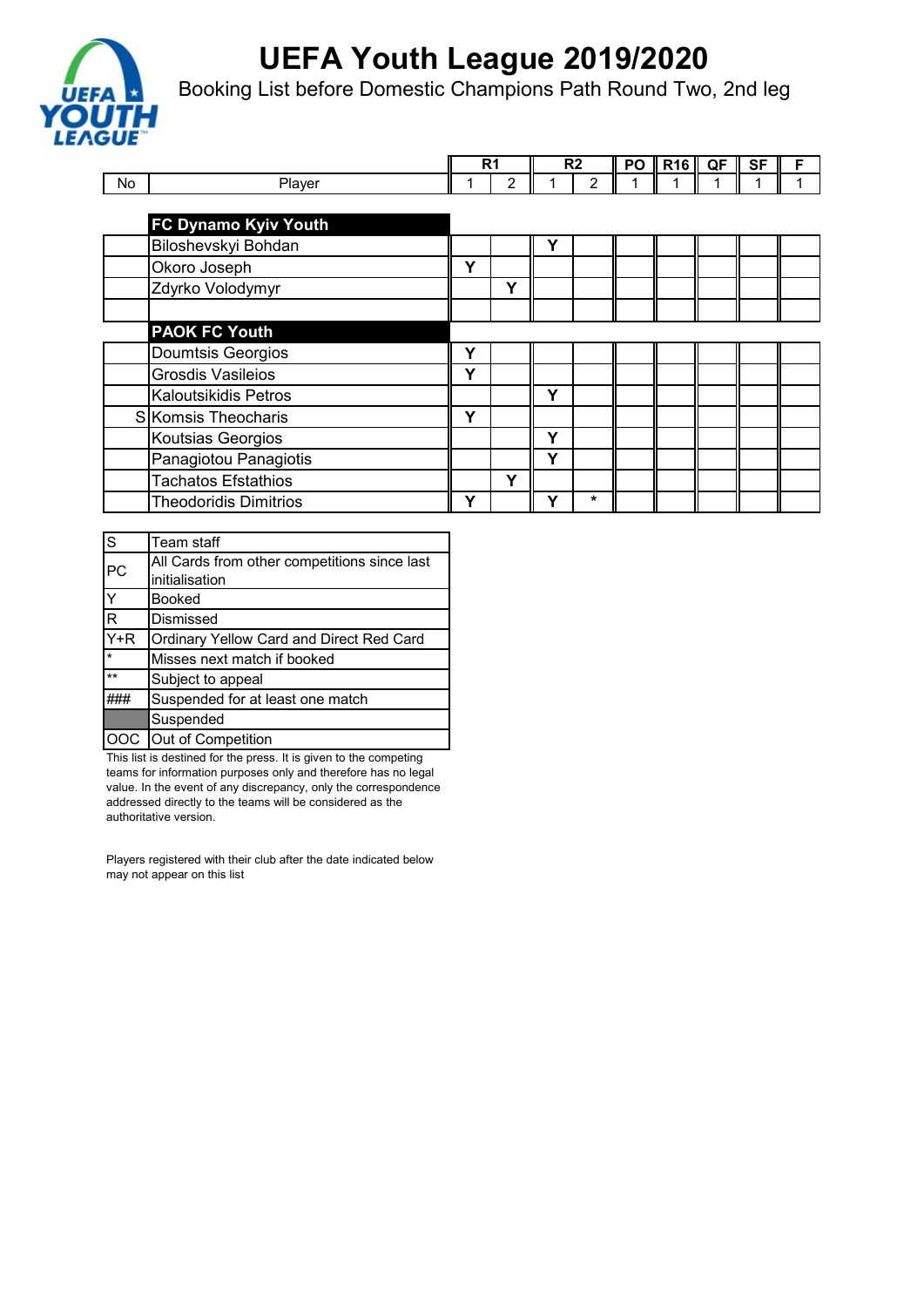

Booking List before Domestic Champions Path Round Two, 2nd leg

|           |                            |   | R1 | R2 |         | PO | <b>R16</b> | QF | <b>SF</b> | F |
|-----------|----------------------------|---|----|----|---------|----|------------|----|-----------|---|
| <b>No</b> | Player                     |   | 2  |    | 2       |    |            |    |           |   |
|           |                            |   |    |    |         |    |            |    |           |   |
|           | <b>Rangers FC Youth</b>    |   |    |    |         |    |            |    |           |   |
|           | Awokoya-Mebude Adedapo     |   |    | γ  |         |    |            |    |           |   |
|           | <b>Breen Rhys</b>          |   |    | Υ  |         |    |            |    |           |   |
|           | Dickson Ciaran             | Υ |    |    |         |    |            |    |           |   |
|           | <b>Finlayson Daniel</b>    | Υ |    |    |         |    |            |    |           |   |
|           | Kennedy Kai                |   | Υ  |    |         |    |            |    |           |   |
|           | <b>Maxwell James</b>       |   |    | Y  |         |    |            |    |           |   |
|           | Williamson Ben             |   | Υ  |    |         |    |            |    |           |   |
|           | ŠK Slovan Bratislava Youth |   |    |    |         |    |            |    |           |   |
|           | Hornyák Gabriel            |   | Υ  |    |         |    |            |    |           |   |
|           | Lacko Juraj                | Υ | v  |    | $\star$ |    |            |    |           |   |
|           | Lavrinčík Samuel           |   | Υ  |    |         |    |            |    |           |   |
|           | Lichý Filip                | Υ |    | v  | $\star$ |    |            |    |           |   |

| $\overline{\mathsf{s}}$ | Team staff                                      |
|-------------------------|-------------------------------------------------|
| PC                      | All Cards from other competitions since last    |
|                         | initialisation                                  |
| $\overline{\mathsf{Y}}$ | <b>Booked</b>                                   |
| $\overline{\mathsf{R}}$ | Dismissed                                       |
| $\overline{Y}$ +R       | <b>Ordinary Yellow Card and Direct Red Card</b> |
|                         | Misses next match if booked                     |
| $\star\star$            | Subject to appeal                               |
|                         | Suspended for at least one match                |
|                         | Suspended                                       |
| lOOC .                  | Out of Competition                              |

This list is destined for the press. It is given to the competing teams for information purposes only and therefore has no legal value. In the event of any discrepancy, only the correspondence addressed directly to the teams will be considered as the authoritative version.